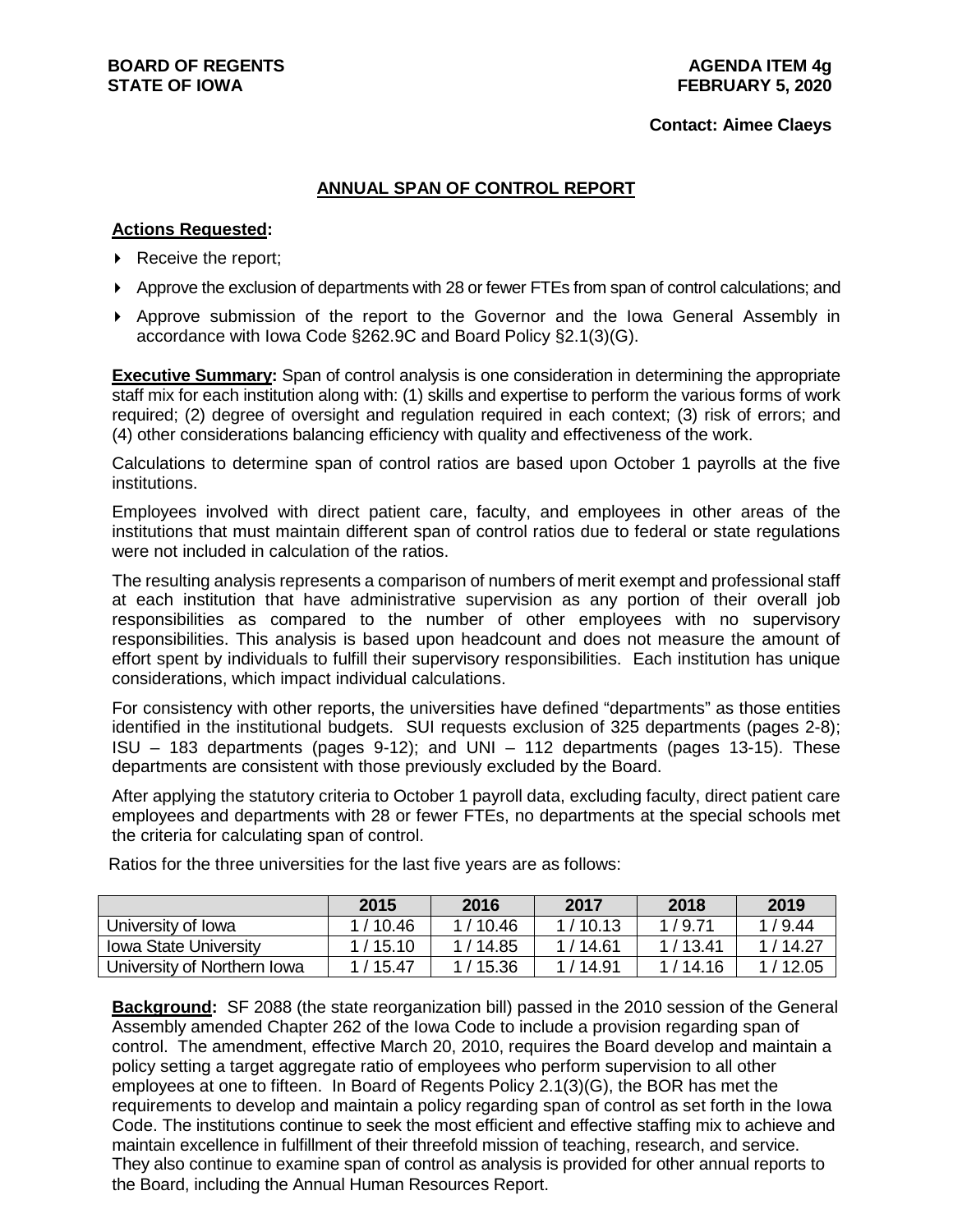## **UNIVERSITY OF IOWA Departments with 28 or Fewer FTEs**

Accounting/Tippie College of Business Accounts Payable & Travel/VP Finance & Operations Administration/Center for Disabilities & Development Administration/Student Health and Wellness Administration/UIHC Administration/VP Medical Affairs Aerospace Studies/University College Air & Mobile Critical Care/UIHC Ambulatory Care Clinic/Psychiatric Hospital American Studies/College of Liberal Arts & Sciences Anthropology/College of Liberal Arts & Sciences Art & Art History/College of Liberal Arts & Sciences Art Museum/Office of the Provost Assessment/Office of the Provost Associate VP Finance and CFO, UIHC/VP Medical Affairs Athletic Trainer Positions/Carver College of Medicine Athletics Facility/Athletics Banquets and Catering/Student Life Belin-Blank Intnl Center/College of Education Biocatalysis/Bioprocessing Center/VP Research Biochemistry/Carver College of Medicine Bioengineering/UIHC Biomedical Engineering/College of Engineering Biostatistics/College of Public Health BioVentures Center/Oakdale Campus Broadcasting Services/VP External Relations Business Administration-College/Tippie College of Business Business Administration-Graduate Programs/Tippie College of Business Business Administration-Undergraduate/Tippie College of Business Business Managers Office/VP Finance & Operations Business Office/VP Finance & Operations Business Services Administration/VP Finance & Operations Campus Dining Administration/Student Life Campus Dining Operations/Student Life Cancer Center Support Administration/UIHC Capital Management/UIHC Care Coordination Division/UIHC Career Center/Office of the Provost Catlett Marketplace/Student Life CDD Scheduling/Center for Disabilities & Development CDD State & Community Projects/Center for Disabilities & Development Center Bioinformatics Comput Biology/College of Engineering Center for Advanced Studies In Measures & Assess/College of Education Center for Diversity and Enrichment/Office of the Provost Center for Public Health Statistics/College of Public Health Center for Student Involvement and Leadership/Student Life Central Control Hygienic Lab/University Hygienic Lab Central Control/Center for Disabilities & Development Central Mail System/VP Finance & Operations Centralized Transcription Services/UIHC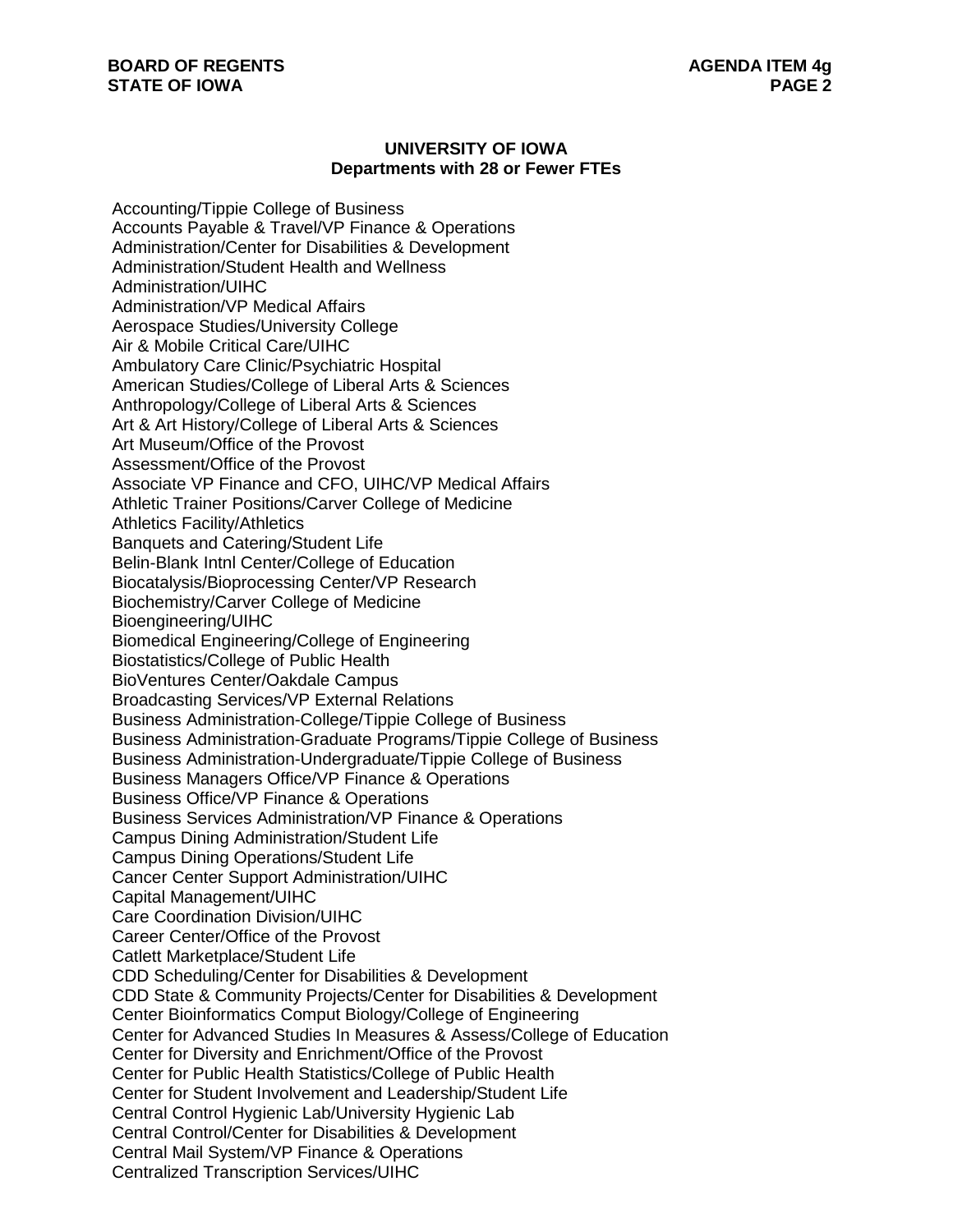Chemical & Biochemical Engineering/College of Engineering Chemistry/College of Liberal Arts & Sciences Chief Diversity Office/Office of the Provost Chief Medical Officer/UIHC CHSC Per Patient per month/Spec Child Health Services-M&R Civil-Environmental Engineering/College of Engineering Classics/College of Liberal Arts & Sciences Clinical Staff Office/UIHC Clinics/Student Health and Wellness Communication Sciences and Disorders/College of Liberal Arts & Sciences Communication Studies/College of Liberal Arts & Sciences Community & Behavioral Health/College of Public Health Computer Science/College of Liberal Arts & Sciences Conferences/University College Consultation & Res Med Educ/Carver College of Medicine Continuing Education/Carver College of Medicine Contracts & Assignments/Student Life Core Research Facilities/VP Research Creative Writing/College of Liberal Arts & Sciences C-Stores/Student Life Ctr for Child Hlth Impr Innov/Spec Child Health Services-M&R CTR Health Effect of Environment/VP Research Dance/College of Liberal Arts & Sciences Dean of Students/Student Life Dental Research/College of Dentistry Dentistry Administration/College of Dentistry Dentistry/UIHC Dermatology/Carver College of Medicine Dermatology/UIHC Des Moines Pgms/University College Diabetes Research Center/Carver College of Medicine Division of Performing Arts/College of Liberal Arts & Sciences Division of Sponsored Programs/VP Research Documentation & Coding/UIHC Earth and Environmental Sciences/College of Liberal Arts & Sciences Educ Policy & Leadership Studies/College of Education Education Administration/College of Education Electrical-Computer Engineering/College of Engineering Emerg Med/UIHC Emergency Medicine/Carver College of Medicine EMSLRC/UIHC Endodontics/College of Dentistry Engineering Administration/College of Engineering Engineering Computer Network/College of Engineering Engineering Electronics Shop/College of Engineering Engineering Mechanical Shop/College of Engineering English as Second Language/College of Liberal Arts & Sciences English/College of Liberal Arts & Sciences Equal Opportunity and Diversity/Office of the Provost Ethnic Inclusion/Graduate College Evaluation & Assessment Center/College of Education Facilities Administration/Student Life Facilities Management/VP Finance & Operations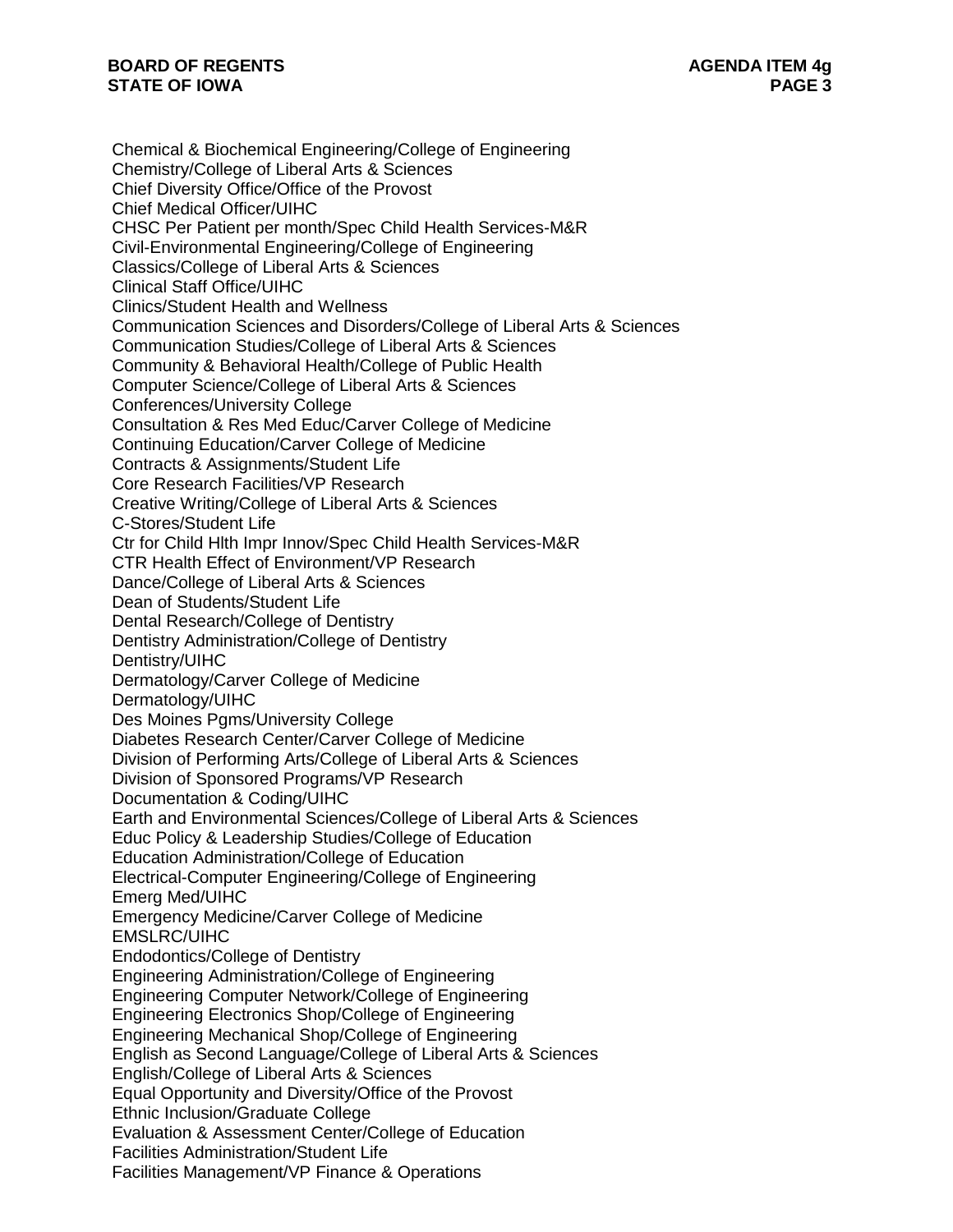Facilities Management-GEF/VP Finance & Operations Facilities Management-Inventory/VP Finance & Operations Facilities Management-Surplus/VP Finance & Operations Facility Services Admin/UIHC Faculty Practice Administration/College of Nursing Family Dentistry/College of Dentistry Finance & University Services/VP Finance & Operations Finance/Tippie College of Business FM Oakdale/VP Finance & Operations Food & Nutrition Services/Psychiatric Hospital General Counsel/Office of the General Counsel Geographical and Sustainability Sciences/College of Liberal Arts & Sciences Global Region Environmental Research Center/VP Research Governmental Relations/VP External Relations Graduate College Administration/Graduate College Graduate Medical Education/UIHC Grants & Contracts/Spec Child Health Services-M&R Grounds/UIHC Guest Services, Helen Rossi Guest House/UIHC Guest Services-info desk/UIHC Hancher/VP External Relations Health and Human Physiology/College of Liberal Arts & Sciences Health Information Management/Psychiatric Hospital Health Management & Policy/College of Public Health Heart and Vascular Center/Carver College of Medicine History/College of Liberal Arts & Sciences Holden Comprehensive Cancer Center/UIHC Honors Program/University College Hospital Based Programs/Carver College of Medicine Hospital Dentistry/College of Dentistry Housekeeping & Grounds/Center for Disabilities & Development Housekeeping & Grounds/Psychiatric Hospital Human Subjects/IRB Office/VP Research Hygienic Laboratory-Administration/University Hygienic Lab Hygienic Laboratory-REC/Acctg/University Hygienic Lab ICTS - Administration/Inst for Clinical and Translational Science ICTS - Clinical Research Resources/Inst for Clinical and Translational Science ICTS - Design Biostat and Ethics/Inst for Clinical and Translational Science ICTS - Education/Inst for Clinical and Translational Science ICTS - Informatics/Inst for Clinical and Translational Science Industrial Engineering/College of Engineering Inst for Vision Research/Carver College of Medicine Institute for Human Genetics/Carver College of Medicine Institute for Public Health Practice/College of Public Health Integrated Strategic Planning/VP Medical Affairs Interdepartmental Programs/Tippie College of Business Interdisciplinary Programs/College of Liberal Arts & Sciences Interdisciplinary Programs/Graduate College Internal Audit/Office of the President Internal Medicine/UIHC International Writing/Graduate College Iowa Institute for Public Health Research & Policy (IIPHRP)/College of Public Health Iowa Reading Research Center/College of Education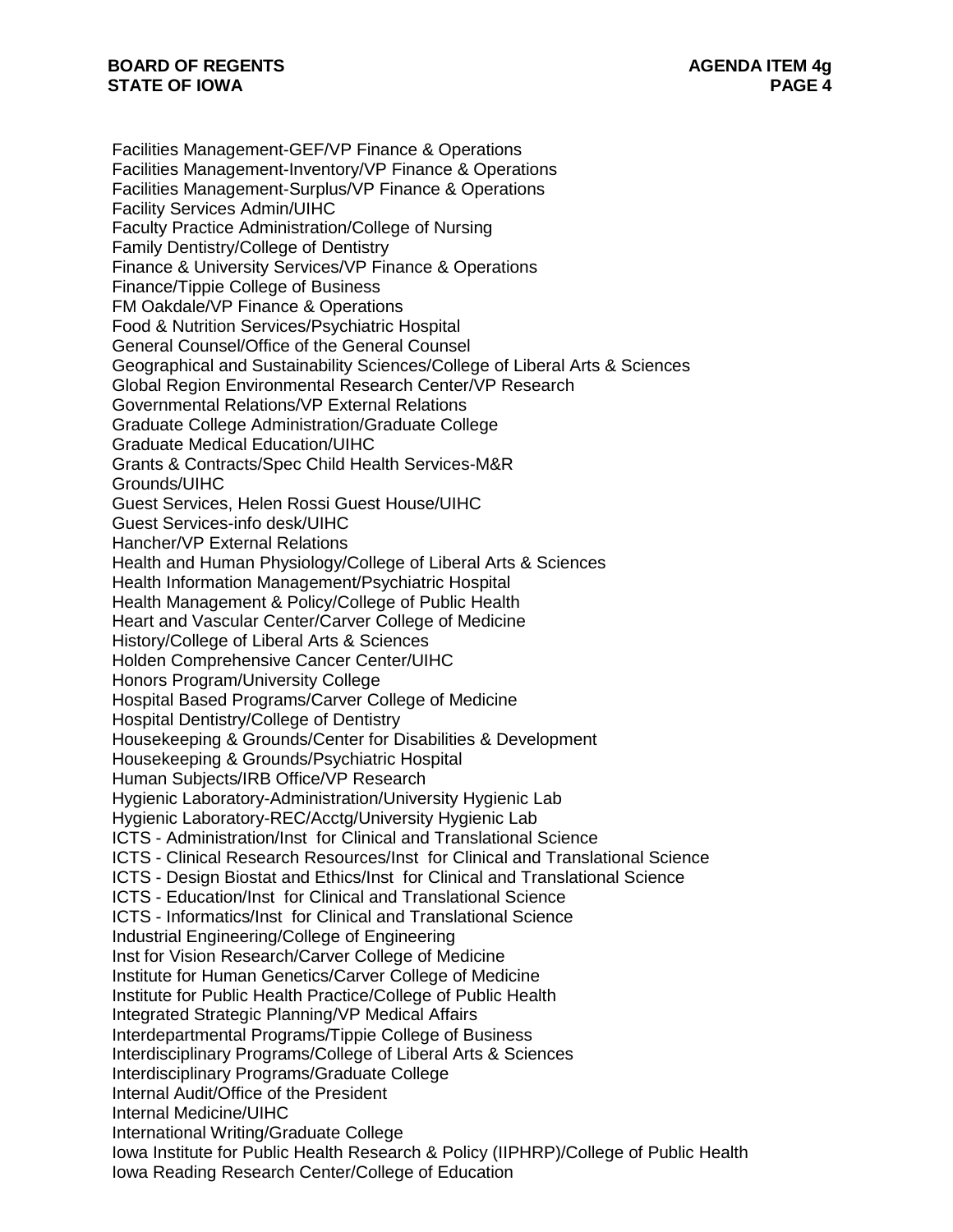Iowa Testing Programs/College of Education IRL-Anesthesia/Iowa River Landing IRL-Dermatology/Iowa River Landing IRL-Diabetes Management/Iowa River Landing IRL-East Neurology/Iowa River Landing IRL-Engineering Services/Iowa River Landing IRL-ESS & Guest Services/Iowa River Landing IRL-Family Medicine/Iowa River Landing IRL-Gastroenterology/Iowa River Landing IRL-General Internal Medicine/Iowa River Landing IRL-General Pediatrics/Iowa River Landing IRL-Hospital Based Clinics/Iowa River Landing IRL-Materials Services/Iowa River Landing IRL-Ophthalmology/Iowa River Landing IRL-Orthopaedic Clinic/Iowa River Landing IRL-Otolaryngology/Iowa River Landing IRL-Pathology/Iowa River Landing IRL-Pediatrics Speciality/Iowa River Landing IRL-Pharmacy/Iowa River Landing IRL-Procedure Suite/Iowa River Landing IRL-Radiology/Iowa River Landing IRL-Urology/Iowa River Landing IRL-Women's Wellness/Iowa River Landing ITS-CIO Office/Information Technology ITS-Research Services/Information Technology ITS-Security Office/Information Technology Journalism & Mass Communication/College of Liberal Arts & Sciences Laboratory/Student Health and Wellness Lakeside/University College Law Library/College of Law Law, Labor Center/College of Law Law,HP & Disability Center/College of Law Law-Central Admin,Facilities/College of Law Law-Faculty/College of Law Law-Iowa Nonprofit Resource Center/College of Law Law-Student Services Programs/College of Law Learning Resource Center/College of Education Level 1 Trauma Program/UIHC Library & Information Science/Graduate College Mail Room/UIHC Management and Entrepreneurship/Tippie College of Business Marketing/Tippie College of Business Material Management/VP Finance & Operations Material Services, Central Steralizing/Iowa River Landing Material Services/UIHC Mathematics/College of Liberal Arts & Sciences Mechanical Engineering/College of Engineering Medical Ethics/Carver College of Medicine Medical Instruments/UIHC Medical Museum/UIHC Military Science/University College Molecular Physiology & Biophysics/Carver College of Medicine Music/College of Liberal Arts & Sciences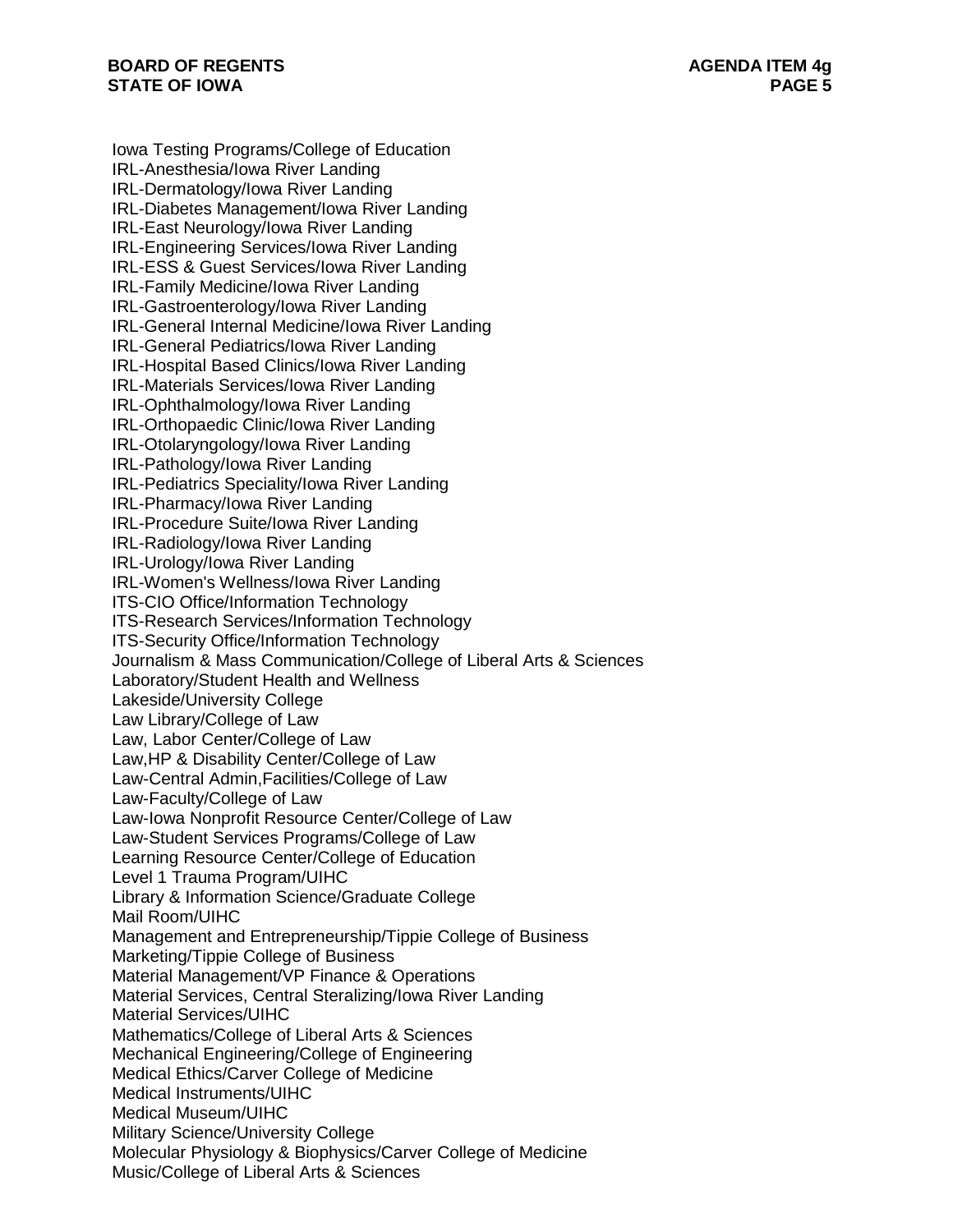Neurology/UIHC Neuroscience and Pharmacology/Carver College of Medicine Neurosurgery HR/UIHC Neurosurgery/Carver College of Medicine Non-Hospital Units/UIHC Nursing Administration & General/College of Nursing Nursing/Student Health and Wellness Obermann Center For Advanced Studies/VP Research Ob-Gyn/UIHC Obstetrics & Gynecology/UIHC Ofc of Statewide Clinical Educ Prog/Carver College of Medicine Off Campus Admin/UIHC Off Campus Specialty Clinic/UIHC Office of Management & Business Development/Tippie College of Business Office of Student Services/College of Education Office of the IACUC/VP Research Office of Transparency/VP External Relations Operative Dentistry/College of Dentistry Oral & Maxillofacial Surgery/College of Dentistry Oral Path,Radiology&Medicine/College of Dentistry Organizational Development/Human Resources Organizations, Systems & Community/College of Nursing Orthodontics/College of Dentistry Orthopaedic Surgery/UIHC Outreach and Engagement/Office of the Provost Outreach Clinics/UIHC Affiliates Parent,Child & Family/College of Nursing Pastoral Services/UIHC Patient Financial Services/Psychiatric Hospital Patient Library/UIHC Patient Representatives/UIHC Payor Relations/VP Medical Affairs Pediatric Dentistry/College of Dentistry Pediatrics/UIHC Pentacrest Museums/VP Research Periodontics/College of Dentistry Pharmaceutical Sciences and Experimental Therapeutics/College of Pharmacy Pharmacy Practice and Science/College of Pharmacy Pharmacy/College of Pharmacy Philosophy/College of Liberal Arts & Sciences Physical Therapy & Rehab Science/Carver College of Medicine Physical Therapy/Center for Disabilities & Development Physician Assistant/Carver College of Medicine Plant Operation & Maintenance/Psychiatric Hospital Political Science/College of Liberal Arts & Sciences Ponseti International/Carver College of Medicine President/Office of the President Preventive & Community Dentistry/College of Dentistry Printing Department Services/VP Finance & Operations Production Units/College of Liberal Arts & Sciences Project Art/UIHC Prosthodontics/College of Dentistry Provost Office Administration/Office of the Provost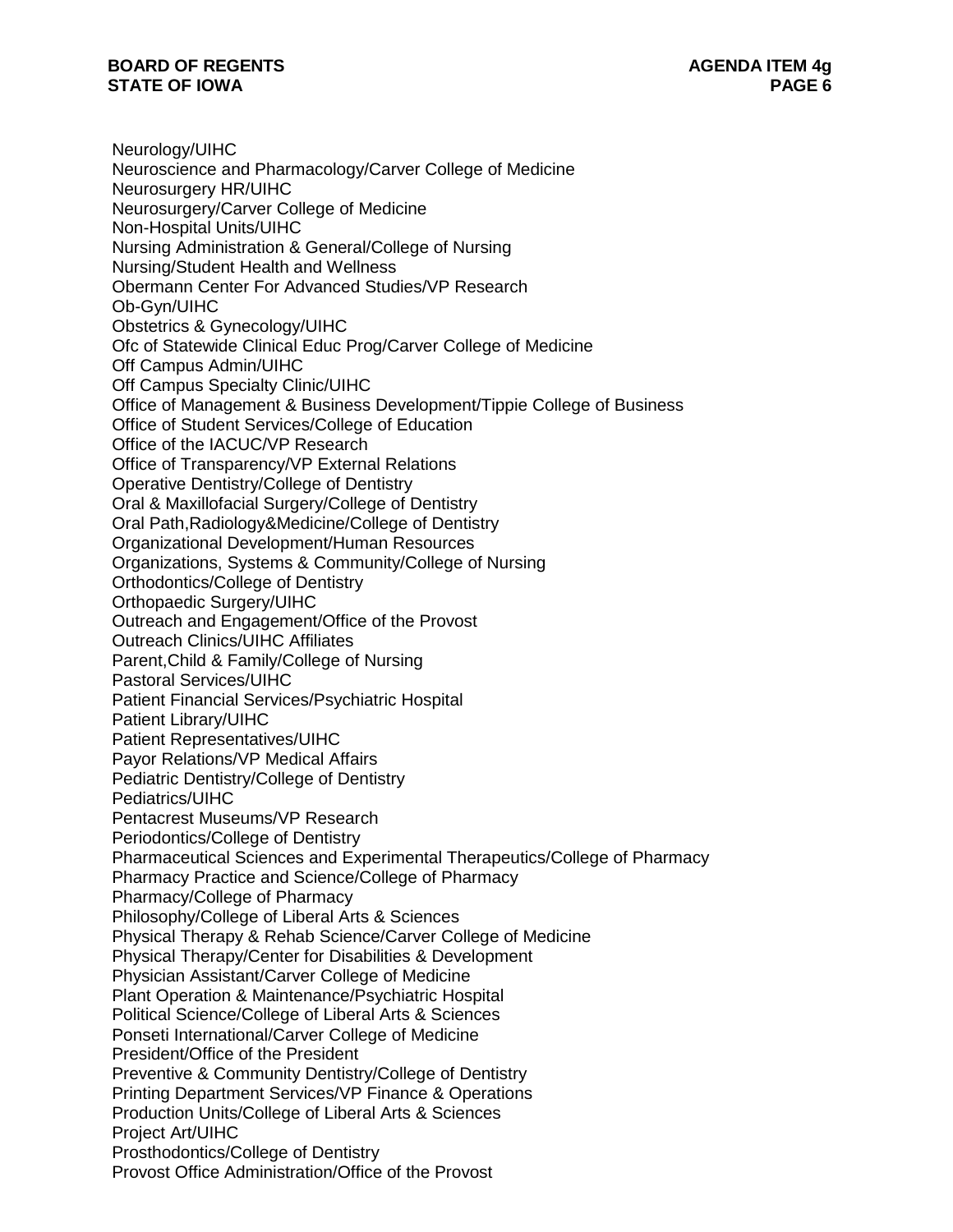Psych & Quant Foundations/College of Education Psychiatry/Psychiatric Hospital Psychology/Center for Disabilities & Development Public Health Administration/College of Public Health Public Policy Center/VP Research Purchasing/VP Finance & Operations Quick Care Administration/UIHC Radiation Oncology/Carver College of Medicine Radiation Oncology/UIHC Radiation Research Laboratory/Carver College of Medicine Rape Victim Advocacy Program/Student Life Regents Innovation Fund/VP External Relations Rehab Therapy/UIHC Religion/College of Liberal Arts & Sciences Research Administration/VP Research Research Department/College of Nursing Research Development/VP Research Residence Hall Maintenance/Student Life Respiratory Care/UIHC Retail Operations/Student Life Rhetoric/College of Liberal Arts & Sciences Risk Management Office/VP Finance & Operations Safety & Security/Psychiatric Hospital Social Work/College of Liberal Arts & Sciences Sociology and Criminology/College of Liberal Arts & Sciences Spanish & Portuguese/College of Liberal Arts & Sciences State Archaeologist/VP Research Statistics & Actuarial Science/College of Liberal Arts & Sciences Stead Technology Services Group/Tippie College of Business Student Disability Services/Student Life Student Organizations/Student Life Surgery/UIHC Talent/Human Resources Teaching and Learning/College of Education Theatre Arts/College of Liberal Arts & Sciences Training & Project Services/Center for Disabilities & Development Treasury Operations/VP Finance & Operations UHC Clinics/Center for Disabilities & Development UI Press Office Operations/Graduate College UI REACH/College of Education UI Ventures Operations/VP External Relations UIHC & FPP Outreach-Administration/UIHC Affiliates UIHC Compliance Office/UIHC UIHC Otolaryngology/UIHC UIHC Urology/UIHC UIHF - Revenue & Decision Supp/VP Medical Affairs UIRF Operations/VP Research University College/University College University Communication and Marketing/VP External Relations University Counseling/Student Life University Creative Services/VP External Relations University Employee Health Clinic/UIHC University Housing Administration/Student Life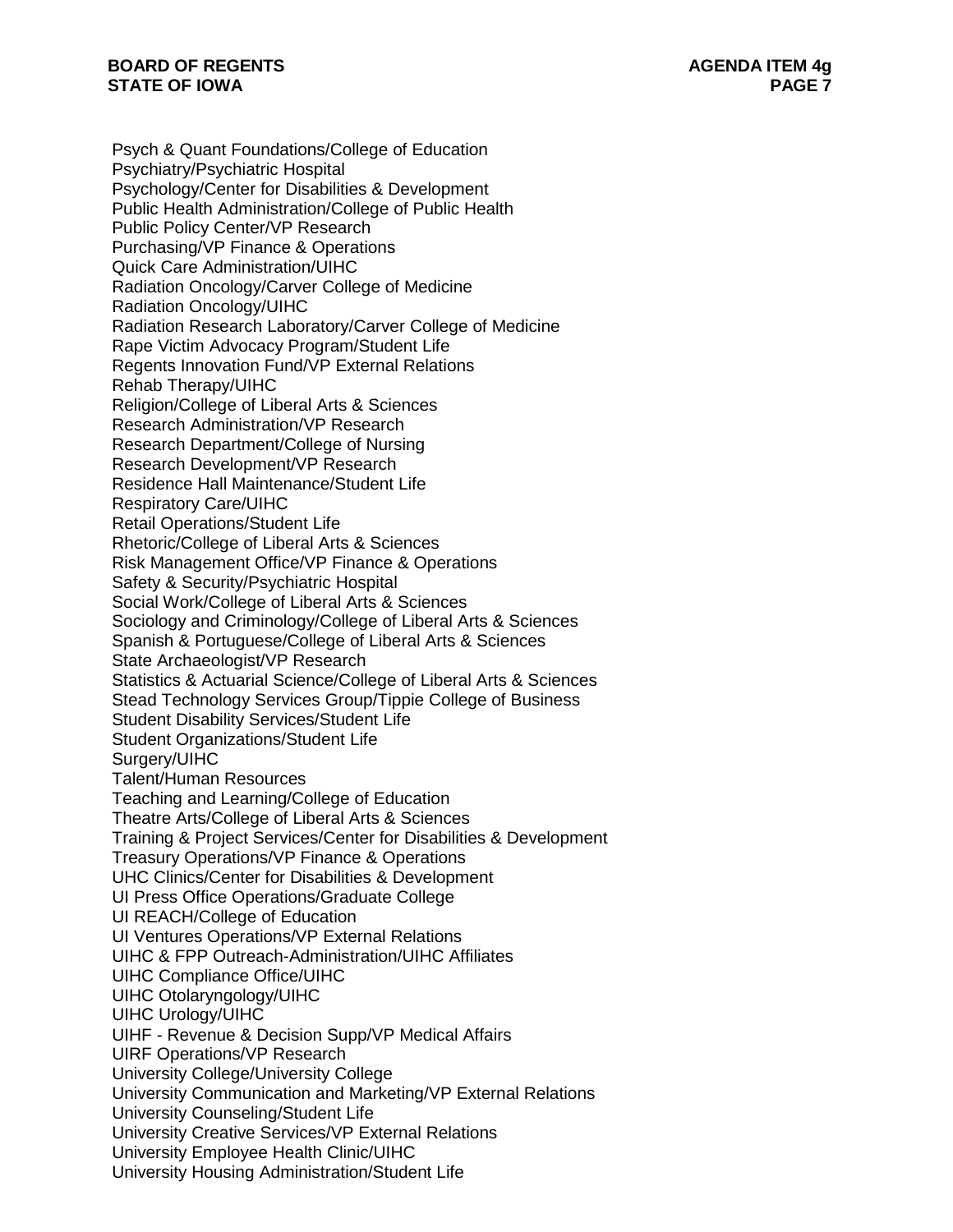University Marketing and Media Production/VP External Relations University News Services/VP External Relations University of Iowa Center for Human Rights/College of Law Urban & Regional Planning/Graduate College Urology/Carver College of Medicine Volunteer Program/UIHC Wellness/Student Health and Wellness Women in Science and Engineering/College of Engineering Women's Resource & Action Center/Student Life World Languages, Literatures, and Cultures/College of Liberal Arts & Sciences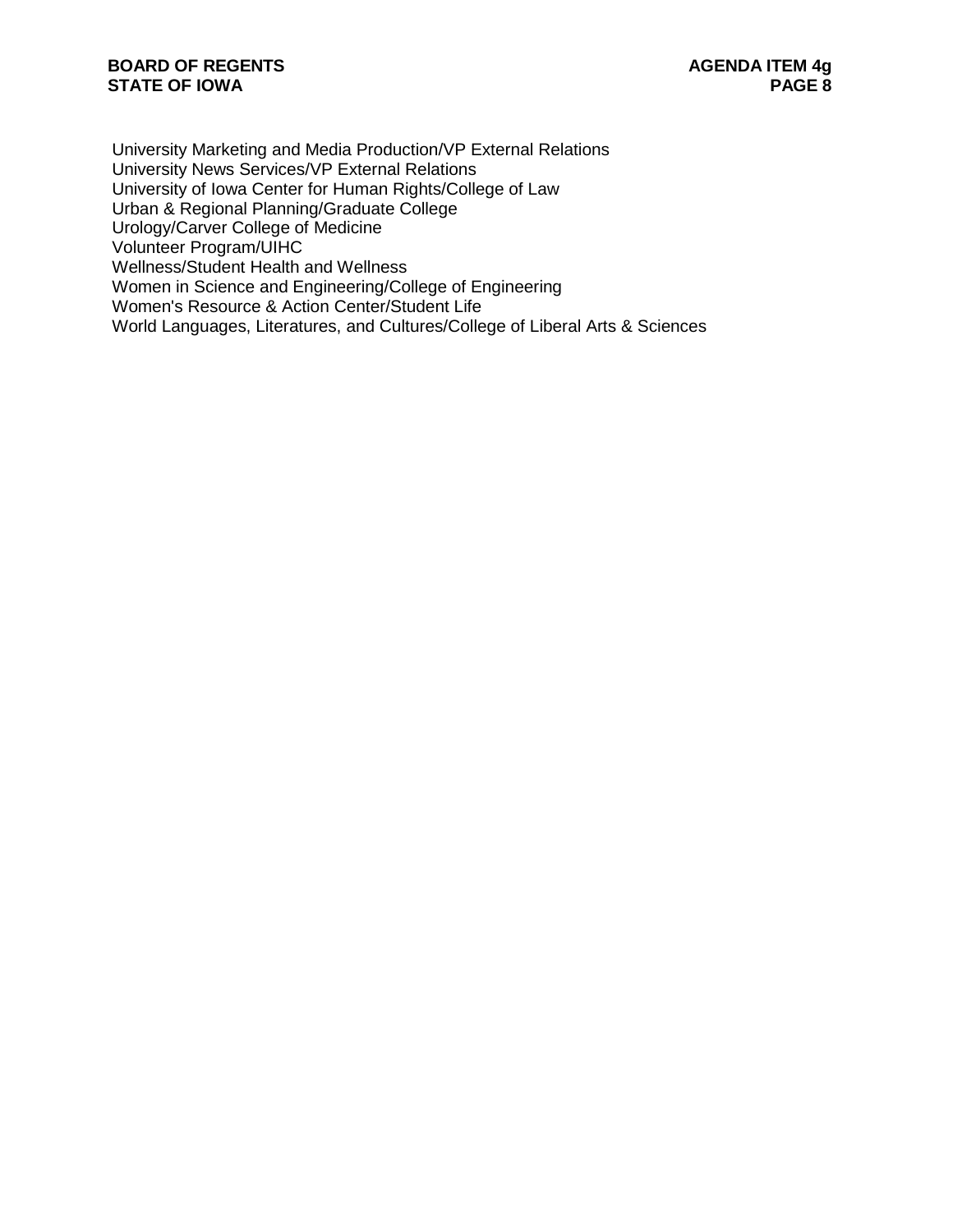#### **IOWA STATE UNIVERSITY Departments with 28 or Fewer FTEs**

AEROSPACE ENGINEERING ALUMNI ASSOCIATION AG & LIFE SCI ADMINISTRATION AGRICULTURAL & BIOSYSTEMS ENGR - ENGR AGRICULTURAL EDUCATION & STUDIES AGRICULTURE COMMUNICATIONS AGRICULTURE EXPERIMENT STATION AIR FORCE AEROSPACE STUDIES APPAREL, EVENTS & HOSPITALITY MGMT **ARCHITECTURE** ASSISTANT VP FOR STUDENT HEALTH SERVICES ASSOC VP ENROLLMENT MGMT ATTENDING VETERINARIAN BIOCENTURY RESEARCH FARM BIOCHEMISTRY/BIOPHYSICS & MOLC BIOL-AGLS BIOCHEMISTRY/BIOPHYSICS & MOLC BIOL-LAS BIOECONOMY INSTITUTE BIOMEDICAL SCIENCES **BOOKSTORE** BRENTON CENTER FOR AG INSTR TECH TRANSF BUSINESS BUSINESS CAREER SERVICES BUSINESS GRADUATE PROGRAM BUSINESS SERVICES BUSINESS UNDERGRADUATE PROGRAM CAMPUS ORGANIZATIONS CARRIE CHAPMAN CATT CENTER CENTER FOR AGRICULTURAL & RURAL DEVELOP CENTER FOR AGRICULTURAL LAW & TAXATION CENTER FOR BIORENEWABLE CHEMICALS CENTER FOR CROPS UTILIZATION RESEARCH CENTER FOR EXCELLENCE IN LEARN & TEACH CENTER FOR FOOD SECURITY/PUBLIC HEALTH CENTER FOR SUSTAINABLE RURAL LIVELIHOODS CHEMICAL & BIOLOGICAL ENGINEERING **CHEMISTRY** CHEMISTRY STORES CIVIL, CONSTRUCTION & ENVIRONMENTAL ENG COMMUNITIES - EXTENSION COMPUTER SCIENCE CONFERENCE PLANNING & MANAGEMENT COOPERATIVE EXTENSION FIELD PROGRAM CTR FOR NONDESTRUCTIVE EVALUATION CTR STAT & APPLCTN IN FORENSIC EVIDENCE DESIGN ADMINISTRATION DESTINATION IOWA STATE-NEW STUDENT PRGMS ECOLOGY, EVOLUTION & ORGANISMAL BIOL-LAS ECOLOGY/EVOLUTION & ORGANISMAL BIOL-AGLS ECONOMIC DVLPMNT & INDUSTRY RELATIONS ECONOMICS - LAS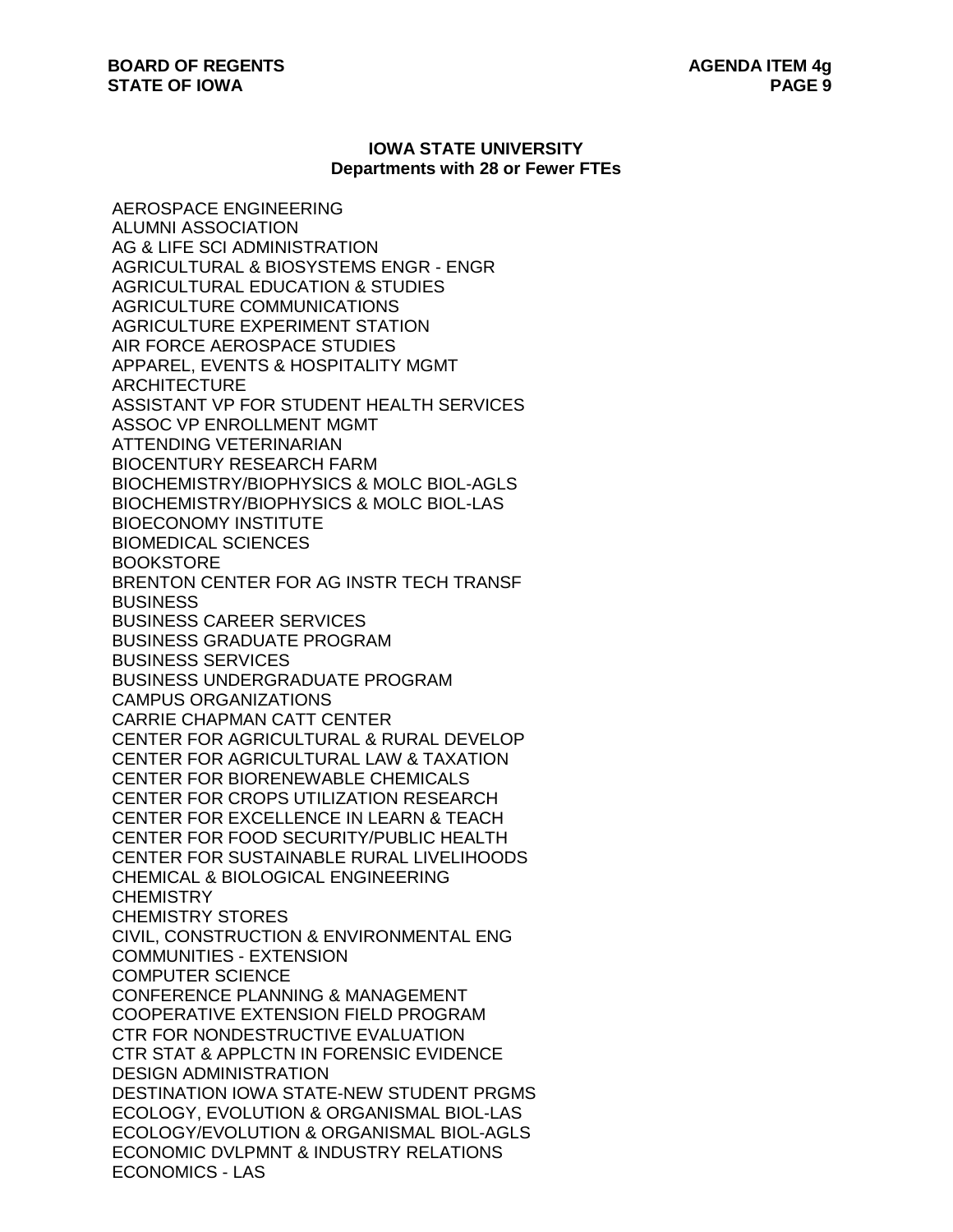ECONOMICS-AGLS EDUCATIONAL TALENT SEARCH ELECTRICAL AND COMPUTER ENGINEERING ENGINEERING ADMINISTRATION ENGINEERING CAREER SERVICES ENGINEERING COLLEGE RELATIONS ENGINEERING OUTREACH PROGRAMS ENGINEERING RESEARCH INSTITUTE ENGINEERING STUDENT SERVICES ENGINEERING TECHNOLOGY SUPPORT ENGINEERING-LAS ONLINE LEARNING ENGLISH **ENTOMOLOGY** EQUAL OPPORTUNITY OFFICE EXTENSION DISTRIBUTION EXTENSION IT EXTENSION ORGANIZATIONAL ADVANCEMENT EXTENSION ORGANIZATIONAL DEVELOPMENT EXTENSION PROFESSIONAL DEVELOPMENT FACULTY SENATE FINANCE FINANCE EXTENSION FOOD SCIENCE & HUMAN NUTRITION - AGLS FOOD SCIENCE & HUMAN NUTRITION-H SCI GENETICS, DEVELOPMENT & CELL BIOLOGY-LAS GENETICS/DEVELOPMENT & CELL BIOLOGY-AGLS GEOLOGICAL AND ATMOSPHERIC SCIENCES GLOBAL AGRICULTURE PROGRAMS GOVERNMENT RELATIONS GRADUATE COLLEGE GRANTS HUB GRAPHIC DESIGN GREENLEE SCHOOL JOURNALISM/COMMUNICATION **HISTORY** HONORS PROGRAM-PRV **HORTICULTURE** HUMAN RESOURCES EXTENSION HUMAN SCIENCES ADMINISTRATION HUMAN SCIENCES INTERNATIONAL PROGRAMS HUMAN SCIENCES STUDENT SERVICES INDUSTRIAL & MANUFACTURING SYSTEMS ENGR INDUSTRIAL DESIGN INSTITUTE FOR DESIGN RESEARCH & OUTREACH INSTITUTIONAL RESEARCH INTENSIVE ENGLISH & ORIENTATION PROGRAM INTERNAL AUDIT INTERNATIONAL STUDENTS & SCHOLARS IOWA NUTRIENT RESEARCH CENTER IOWA SOYBEAN RESEARCH CENTER IOWA STATE RESEARCH FOUNDATION IOWA STATE UNIV RESEARCH PARK ISU PAPPAJOHN CTR FOR ENTREPRENEURSHIP IT SERVICES ACADEMIC TECHNOLOGIES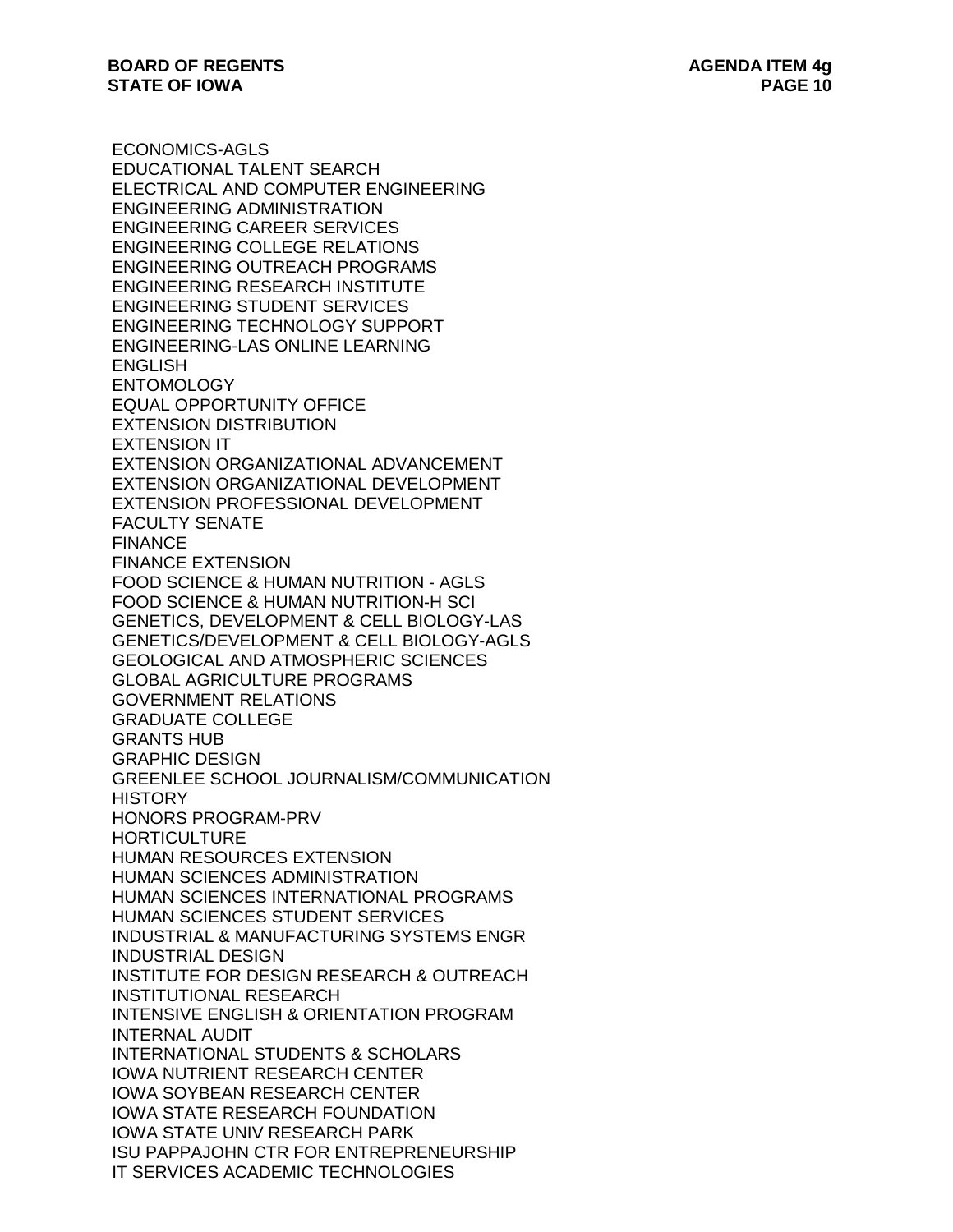IT SERVICES ADMINISTRATIVE SERVICES IT SERVICES CUSTOMER SERVICES IT SERVICES NETWORKS & COMMUNICATIONS IT SERVICES OFFICE OF CIO IT SERVICES SECURITY AND POLICIES IT SERVICES SYSTEMS & OPERATIONS KINESIOLOGY LABORATORY ANIMAL RESOURCES LEARNING COMMUNITIES LECTURES PROGRAM LIBERAL ARTS & SCI STUDENT ACADEMIC SRV LOGISTICS & SUPPORT SERVICES MANAGEMENT MATERIALS SCIENCE & ENGINEERING **MATHEMATICS** MICROBIOLOGY MICROELECTRONICS RESEARCH CTR MIDWEST PLAN SERVICE MILITARY SCIENCE & TACTICS MULTICULTURAL STUDENT AFFAIRS MUSIC AND THEATRE NANOVACCINE INSTITUTE NATURAL RESOURCE ECOLOGY AND MANAGEMENT NAVAL SCIENCE NUTRITION & WELLNESS RESEARCH CENTER OFC INTELLECTUAL PROPERTY & TECH TRANSFR OFFICE FOR RESPONSIBLE RESEARCH OFFICE OF RESEARCH INTEGRITY OMBUDS OFFICE ORIENTATION - NEW STUDENT PROGRAMS PARKING PHILOSOPHY & RELIGIOUS STUDIES PHYSICS & ASTRONOMY PLANT SCIENCES INSTITUTE POLITICAL SCIENCE PRESIDENT PROCUREMENT SERVICES PROG FOR WOMEN IN SCIENCE & ENGR **PSYCHOLOGY** RECEIVABLES OFFICE REIMAN GARDENS RISK MANAGEMENT SEED SCIENCE CENTER - EXPERIMENT STATION SENIOR VICE PRESIDENT & PROVOST SMALL BUSINESS DEVELOPMENT CENTER SOCIOLOGY - AGLS SOCIOLOGY - LAS SPONSORED PROGRAMS ADMINISTRATION SR VICE PRES FOR UNIVERSITY SERVICES **STATISTICS** STUDENT COUNSELING SERVICE STUDENT FINANCIAL AID STUDENT SUPPORT SERVICES PROGRAM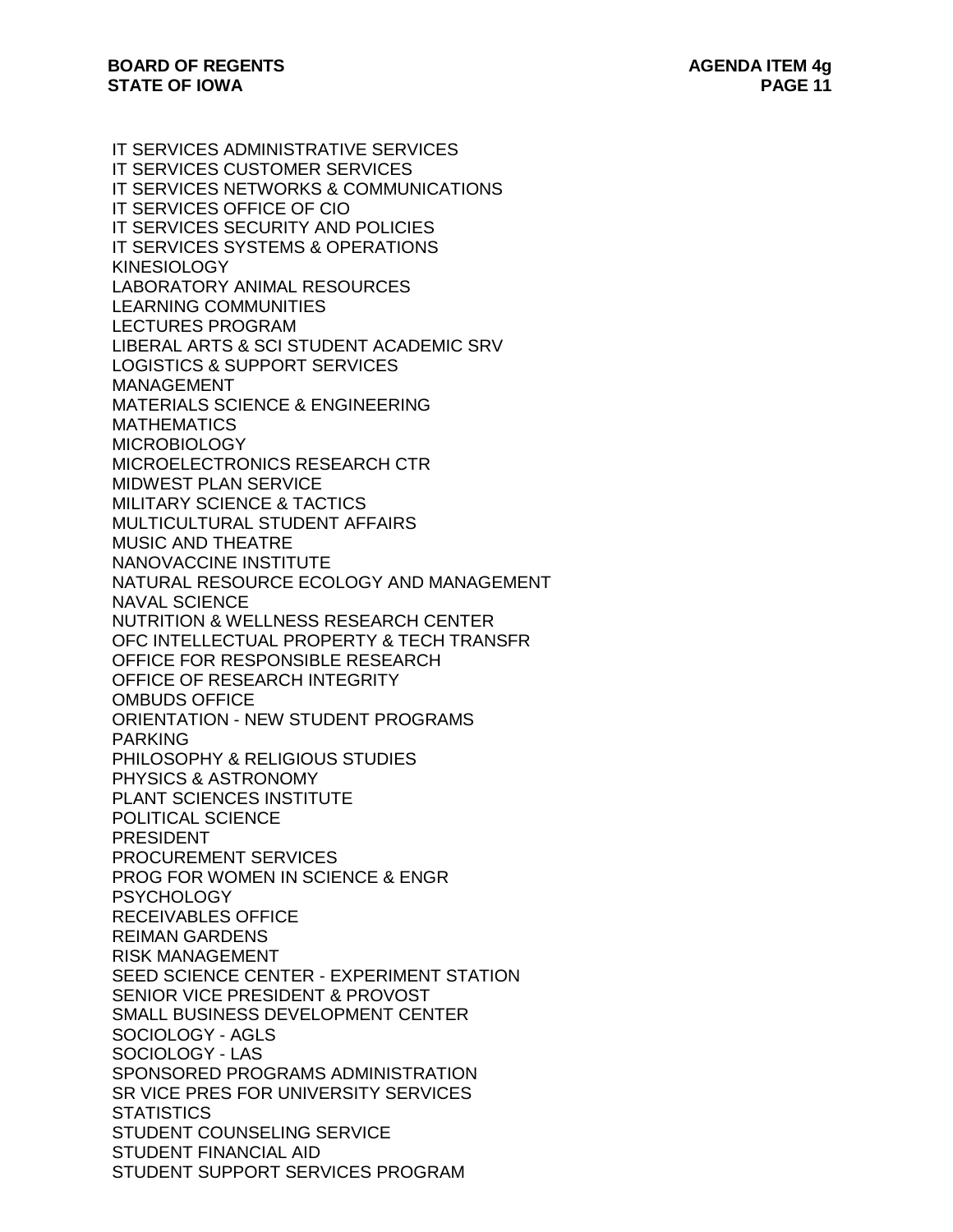STUDENT WELLNESS STUDY ABROAD CENTER SUPPLY CHAIN & INFORMATION SYSTEMS TRADEMARK OFFCE TRANSPORTATION SERVICES **TREASURER** UNIVERSITY COUNSEL UNIVERSITY MARKETING & PROMOTIONS UNIVERSITY MUSEUMS UNIVERSITY RELATIONS UPWARD BOUND VALUE ADDED AGRICULTURE-EXTENSION VEENKER MEMORIAL GOLF COURSE VET DIAGNOSTIC & PRODUCTION ANIMAL MED VET MICROBIOLOGY & PREVENTIVE MEDICINE VETERINARY CLINICAL SCIENCES VETERINARY PATHOLOGY VICE PRESIDENT EXTENSION AND OUTREACH VICE PRESIDENT FOR DIVERSITY & INCLUSION VICE PRESIDENT FOR RESEARCH VICE PRESIDENT STUDENT AFFAIRS VIRTUAL REALITY APPLICATIONS CTR VP STUDENT AFFAIRS ASSESSMENT & RESEARCH WATER RESOURCES RESEARCH INSTITUTE WOI RADIO WOMEN'S CENTER - STUDENT AFFAIRS WORLD LANGUAGES AND CULTURES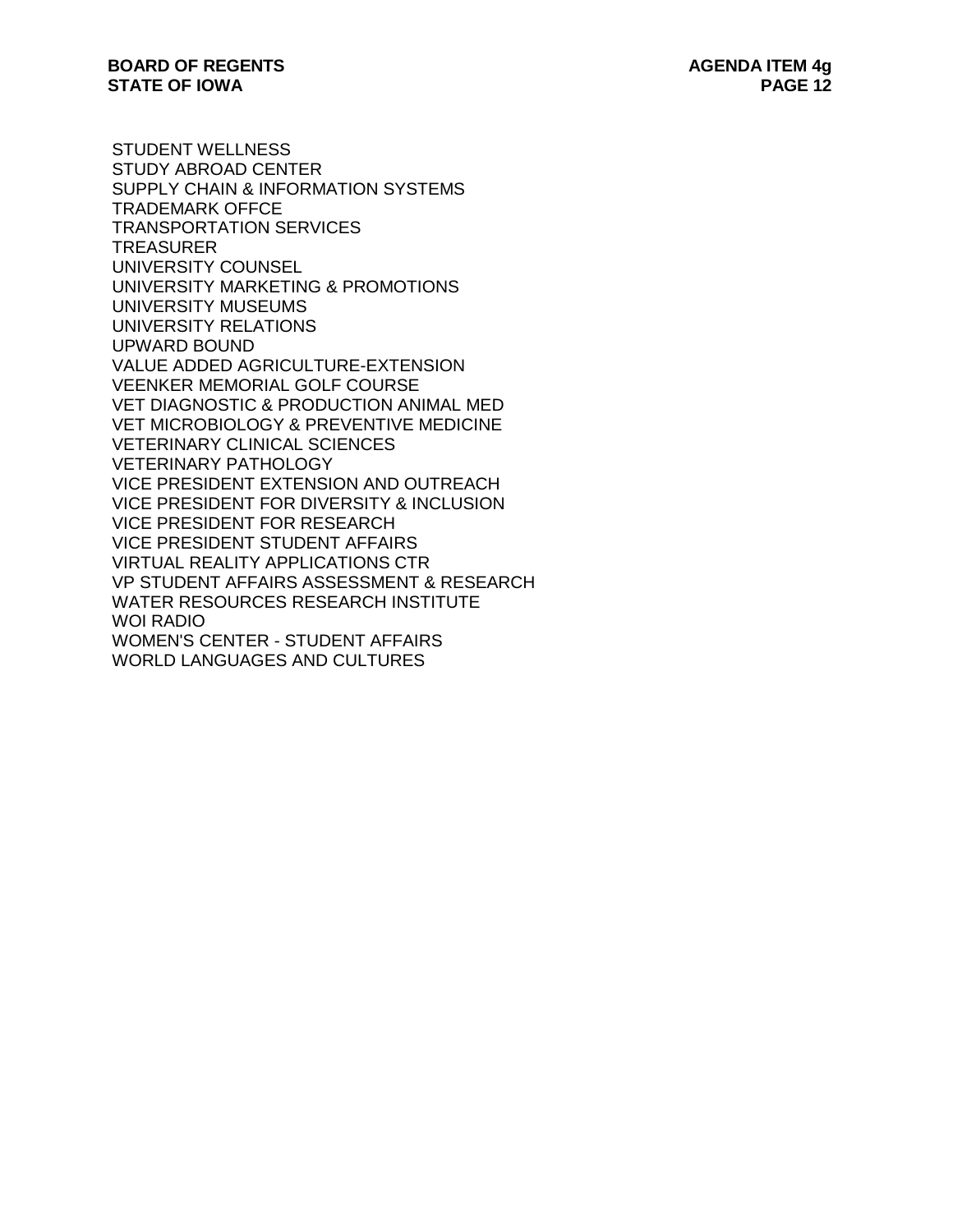## **UNIVERSITY OF NORTHERN IOWA Departments with 28 or Fewer FTEs**

Academic Advising Academic Affairs **Accounting** Applied Human Sciences, School of Art Biology Board & Governmental Relations Broadcasting Services Budget Office Business Operations Camp Adventure Career Services Center for Early Developmental Education Center for Educational Transformation Center for Energy & Environmental Education Center for Excellence in Teaching & Learning Center for Social & Behavioral Research Center for Teaching & Learning Mathematics Center for Violence Prevention Chemistry & Biochemistry Child Development Center Classic Upward Bound College of Business Administration College of Business Professional Distinction Operations College of Education College of Education Student Advising College of Humanities, Arts & Sciences College for Social & Behavioral Sciences Communication Sciences & Disorders Communication Studies Community Engagement Compliance & Equity Management Computer Science Continuing Education & Special Programs Culture & Intensive English Program Curriculum & Instruction Dean of Students Diversity, Inclusion & Social Justice Earth & Environmental Sciences **Economics** Educational Opportunity Center Ed Psych, Foundations & Ldrshp Studies Educational Talent Search Environmental Health & Safety EOP/SCS Finance Finance & Operations Financial Accounting & Reporting Services Financial Aid Gallagher-Bluedorn Performing Arts Center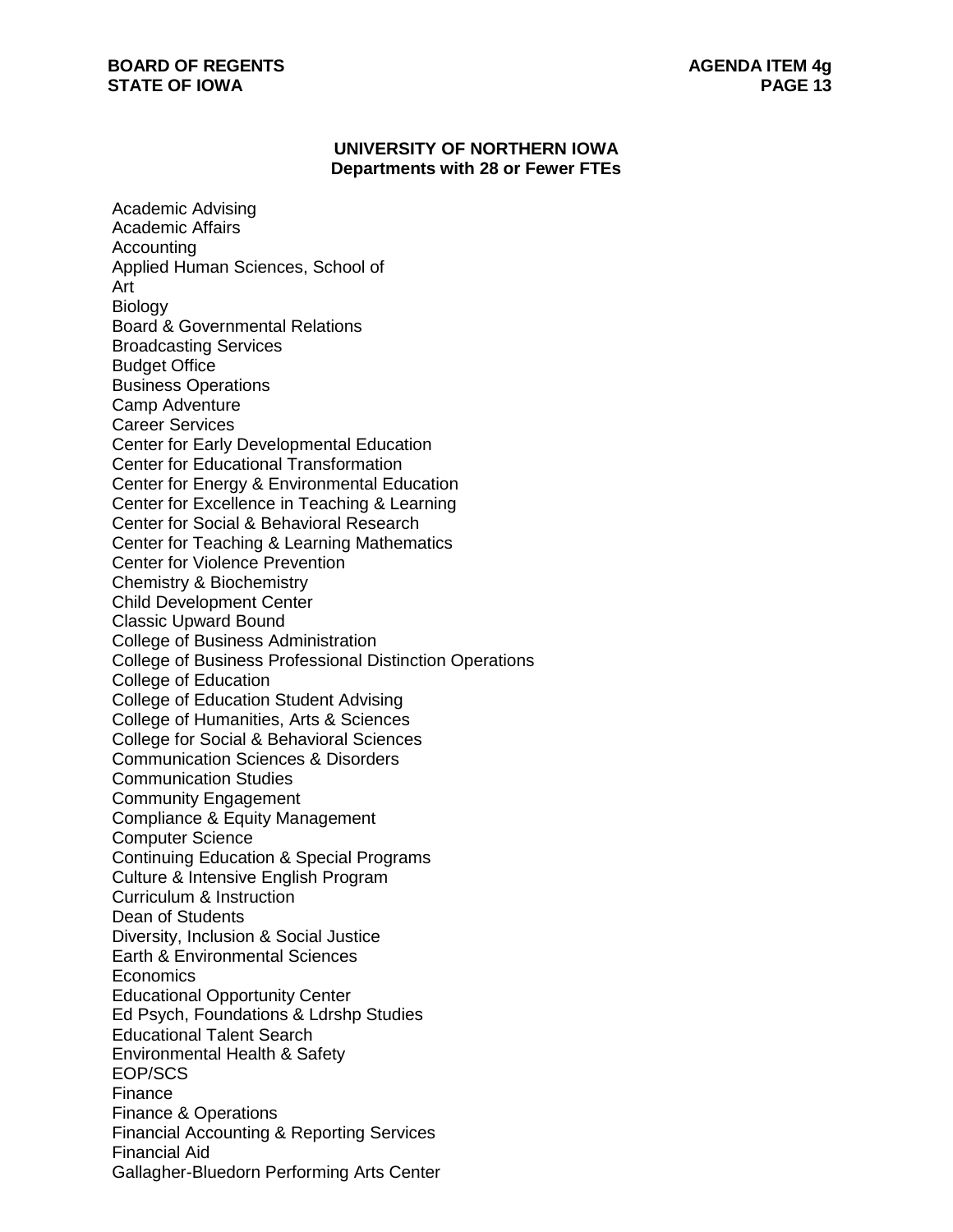Geography Graduate College HCC Bookstore Health, Recreation & Community Services History Human Resource Services IA Math Science Educational Partnership Individual Studies Institutional Research & Effectiveness Internal Audit International Programs International Services Instructional Resources & Technology Services Jacobson Center for Comprehensive Literacy Kinesiology Languages & Literatures Learning Center Library Management **Marketing Mathematics** Metal Casting Center Military Science -ROTC Museums & Collections Music, School of North American Review Northern Iowan Philosophy & World Religions Physics Political Science President's Office Procurement Services Psychology Public Safety Recycling & Reuse Technology Transfer Center Registrar's Office Research & Sponsored Programs Science Education Social Work Sociology, Anthropology & Criminology Southwest Iowa Regents Center Special Education Student Accessibility Services Student Affairs Student Life & Event Services Student Success & Retention Student Support Services Study Abroad Center **Sustainability** Tallgrass Prairie Center **Teaching Technology Theatre**